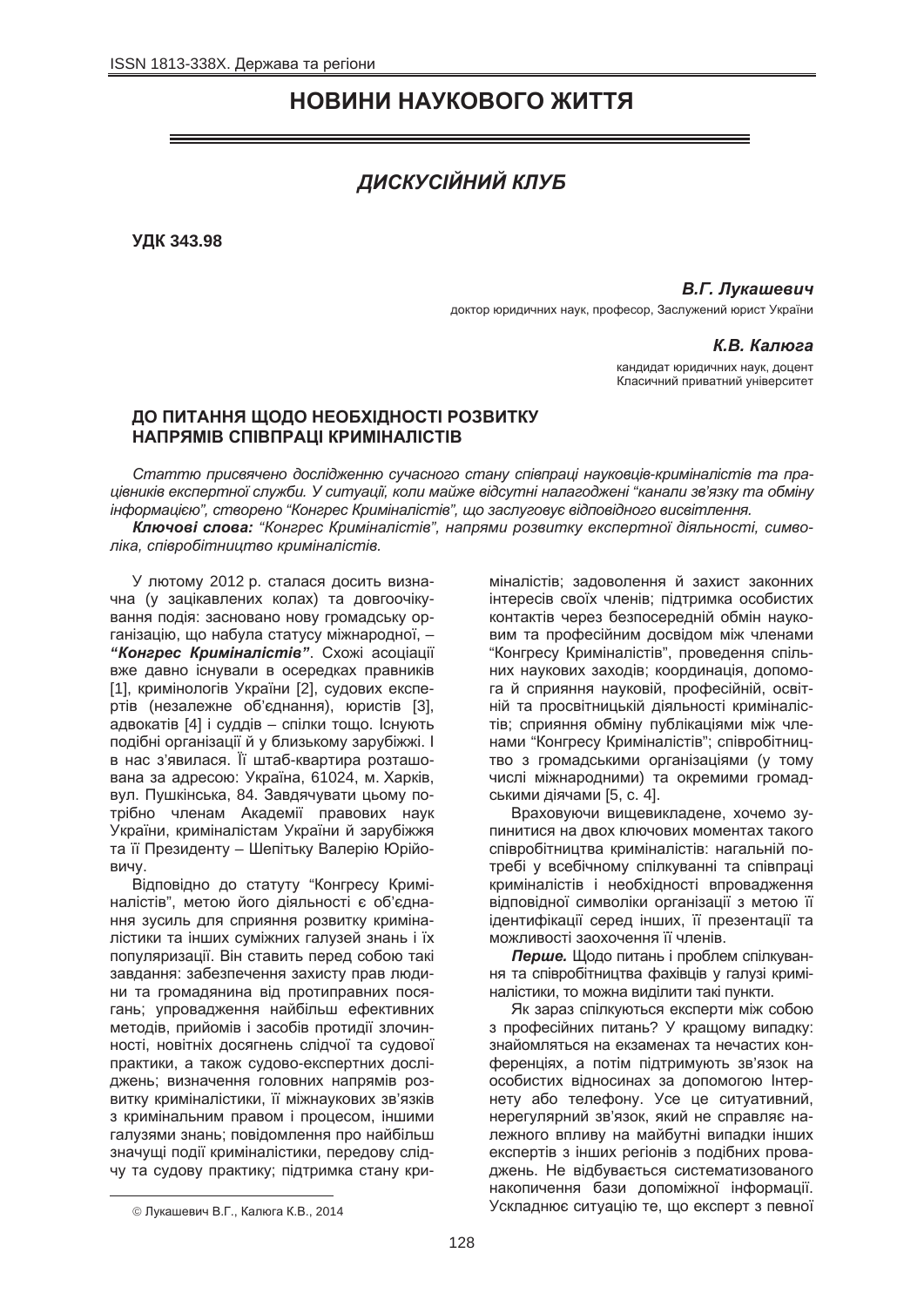спеціалізації нерідко підпорядковується керівнику іншого напряму досліджень: ускладнення в централізованості розсилки довідковонормативних матеріалів та інших інформаційних джерел, оцінці результатів дослідження та висновків. Щодо спілкування із закордонними колегами стосовно їхньої практики, то зараз це формалізовані зустрічі, приурочені якійсь події, одиничні відрядження та мовні і технічні перепони.

Актуальне формування відповідної бази даних з метою подальшого її використання при уніфікації та паспортизації експертних методик. Накопичилася велика кількість великих і малих методичних розробок. "Рядовому" експерту дуже складно зорієнтуватися в їхній сукупності. Виникають суперечності та розбіжності між вимогами різних висновків при вирішенні одного експертного завдання.

Це пов'язано також з проблемами оперативного обміну інформацією між установами, зі значними відмінностями в механізмах і прийомах роботи, у принципах і способах регулювання міжрегіональних та міжнародних зв'язків.

Такий обмін буде сприяти новим науковим пошукам, підвищенню обізнаності в наукових дослідженнях, науковому обміну, подоланню міждержавної наукової роз'єднаності тощо. Це буде своєрідним оглядом експертної практики.

Нові течії криміналістичної думки будуть пробуджувати інтерес до себе в самому товаристві криміналістів і серед осіб, які стоять за межами спеціальності криміналіста, що приведе до збільшення її членів, одночасно із цим є потреба в появі нових видань (можливо, саме інтернет-видань), присвячених спеціальним питанням.

На з'їздах, зокрема, потрібно обговорювати питання підготовки криміналістів-практиків тошо.

Важливу роль будуть відігравати й місцеві групи Конгресу, які "адаптовані" до місцевих умов (їхніх особливостей).

**Друге.** Пропонуємо такий проект геральдичного символу (який буде відображатися як знак/герб організації, на прапорі, нагрудному знаку, офіційних паперах тощо) Міжнародної громадської організації "Конгрес Криміналістів" для проведення реєстрації в органах юстиції (обов'язкової геральдичної експертизи) (див. рис.).



Рис. Зовнішній вигляд геральдичного символу "Конгресу Криміналістів"

Геральдичний символ – емблема "Конгресу Криміналістів", яка являє собою **• овал** (символ вічності) білого кольору (си-*Mвол чистоти*) з обвідкою золотого кольо $pv$  (*символ сили*) (на якій **по колу** буде де**візний напис** – Міжнародна громадська ор-

ганізація "Конгрес Криміналістів" (*українською мовою*)), в центрі якого розміщено трилисник (символ об'єднання, рівноваги) блакитного кольору (*символ величі*), в якому розташовано жолудь дуба (символ потуж- $<sup>i</sup>$ ності, витривалості, довголіття та шля-</sup>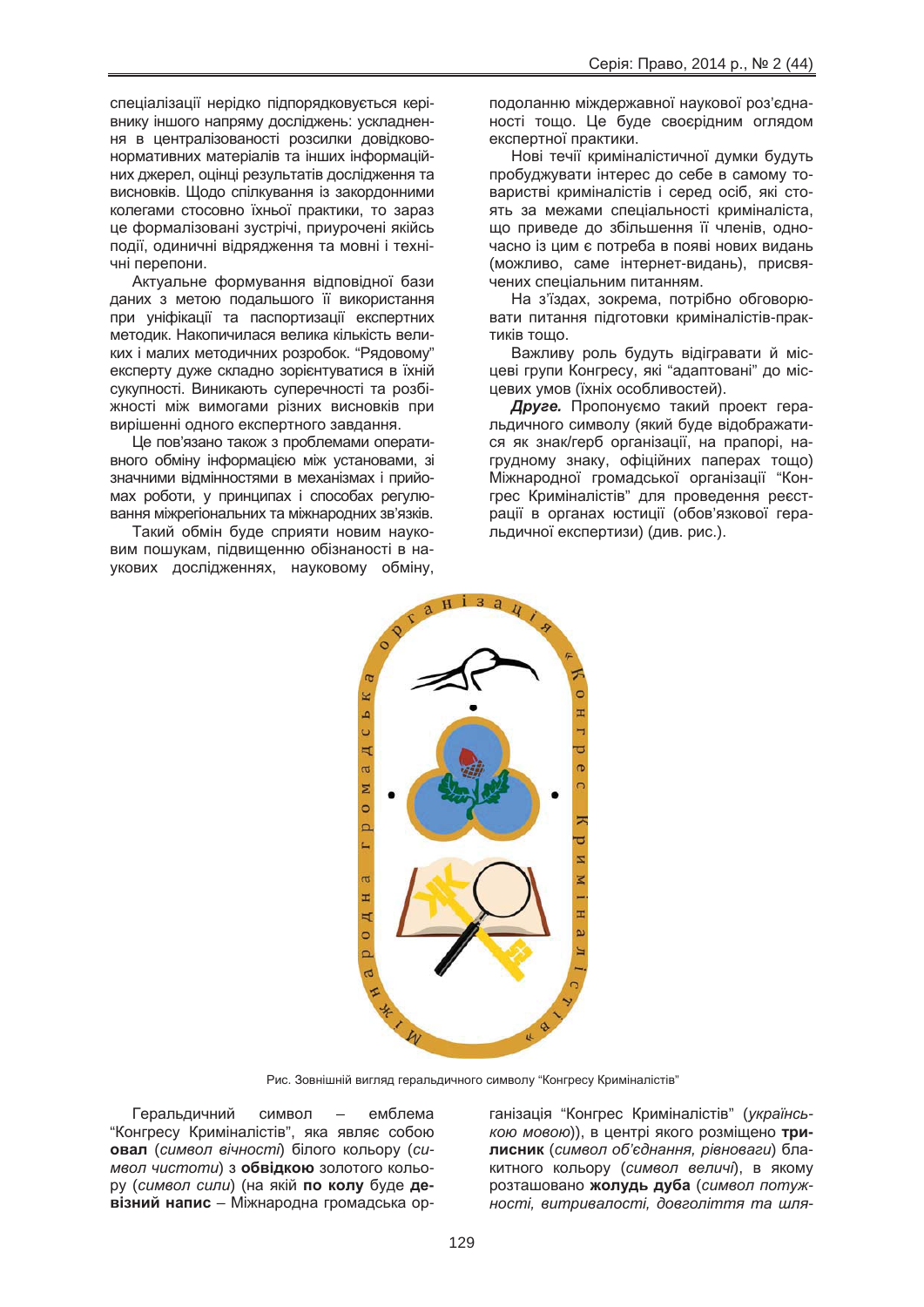$x$ етності, а також слави, емблема добле $c$ *mi ma мужності, відзнака зрілості та по-* $B$ *вної сили, процвітання, духовної енергії, що проростає із зерна істини*); у верхній частині овалу розташовано голову **птаха Ібіс** (символ мудрості) з пір'ям (символ істини,  $\pi$ егкості, висоти, швидкості, простору); **НИЖЧЕ – СИМВОЛІЧНЕ ЗОбраження людини** трьома крапками (началами) (символ здібності до досконалості, поєднання матеріаль*ного та духовного, тіла, життя та волі*) чорного кольору (символ скромності); у нижній частині овалу міститься **розгорнута** книга (символ знання) з перехрестям ключа (символ влади, сили вибору, свободи дії, знання, *ініціації*), вушко якого складається з абревіатури "КК" ("Конгрес Криміналістів") і лупи (умовний символ криміналістики).

Фон овалу білого кольору може мати ребристу поверхню у вигляді променів, які розходяться із центру овалу, що буде означати (символізувати) *творчу енергію, утво-* $$ 

Символ започатковується з метою збереження традицій "Конгресу Криміналістів", виховання гордості за належність до професії, використання його як ознаки відмінності належності науки криміналістики, а також розміщення на офіційних документах, нагрудних і сувенірних знаках, посвідченнях, прапорі, грамотах і дипломах, поліграфічній, кіно- та відеопродукції, офіційному сайті, в оформленні інтер'єрів і заходів.

Геральдичний знак – прапор "Конгресу Криміналістів" – являє собою прямокутне полотнище зі співвідношенням сторін 1:2 білого кольору. По центру лицьового та зворотного боків полотниша розмішено зображення "Конгресу Криміналістів".

Прапор засновується з метою збереження традицій "Конгресу Криміналістів", виховання гордості за належність до професії, використання його як ознаки відмінності належності науки криміналістики.

Прапор розміщується в приміщені штабквартири (місцезнаходження) "Конгресу Криміналістів", фойє, кабінеті директора, конференц-залі, музеї (у майбутньому), інших приміщеннях.

Також ми пропонуємо на майбутні ювілеї існування "Конгресу Криміналістів" нагороджувати відповідним нагрудним знаком його членів, які відзначаться.

Нагрудний знак є формою нагороди (заохочення) членів за плідну, сумлінну працю, за високі показники в роботі та науці, за значний внесок у становлення й розвиток "Конгресу Криміналістів".

### Список використаної літератури

- 1. Асоціація Українських Правників [Електронний ресурс]. – Режим доступу: http://aup.org.ua/.
- 2. Кримінологічна Асоціація України [Електронний ресурс]. – Режим доступу: http://leksika.com.ua/10210328/legal/krimin ologichna\_asotsiatsiya\_ukrayini.
- 3. Союз юристів України [Електронний реcypc]. – Режим доступу: http://lawyersunion. org.ua/.
- 4. Спілка адвокатів України [Електронний pecypc]. – Режим доступу: http://advokatura. org.ua/новини/.
- 5. Проект статуту Конгресу криміналістів, затверджений Установчою конференцією Конгресу Криміналістів : Протокол від 17 лютого 2012 р. № 1. – Х., 2012. – 26 с.

*ɋɬɚɬɬɹ ɧɚɞɿɣɲɥɚ ɞɨ ɪɟɞɚɤɰɿʀ 20.05.2014*

### Лукашевич В.Г., Калюга К.В. К вопросу о необходимости развития направлений сотрудничества криминалистов

Статья посвящена исследованию современного состояния сотрудничества ученых**криминалистов и работников экспертной службы. В ситуации, когда практически отсутст***ɜɭɸɬ ɧɚɥɚɠɟɧɧɵɟ "ɤɚɧɚɥɵ ɫɜɹɡɢ ɨɛɦɟɧɚ ɢɧɮɨɪɦɚɰɢɟɣ", ɫɨɡɞɚɧ "Ʉɨɧɝɪɟɫɫ Ʉɪɢɦɢɧɚɥɢɫɬɨɜ",* **что заслуживает соответствующего освещения.** 

**Ключевые слова:** "Конгресс Криминалистов", направления развития экспертной деяте- $I$  $I$ Ьности, символика, сотрудничество криминалистов.

## **Lukashevich V., Kalyuga K. To a question on need to develop and directions of cooperation criminalists**

*In February 2012, there was significant – established a new organization, which acquired international status, "Congress criminalist." Similar associations have long existed in Ukraine criminologists, forensic experts, lawyers and judges. There are similar organizations in neighboring countries. Its headquarters are: Ukraine, 61024, Kharkov, Pushkin House st., 84.*

*In accordance with the statute Congress criminologist, business is to – to unite efforts to promote the development of forensic science and other related disciplines and their popularization. It has the following objectives: to protect the rights of man and citizen against illegal encroachments; implementation of the most effective methods, techniques and means of fighting crime, the latest achievements of investigative and judicial practices, and forensic research; the main directions of development of criminology, its scientific relations between the criminal law and the process, in other branches of knowledge; message about the most important events of criminology, advanced*